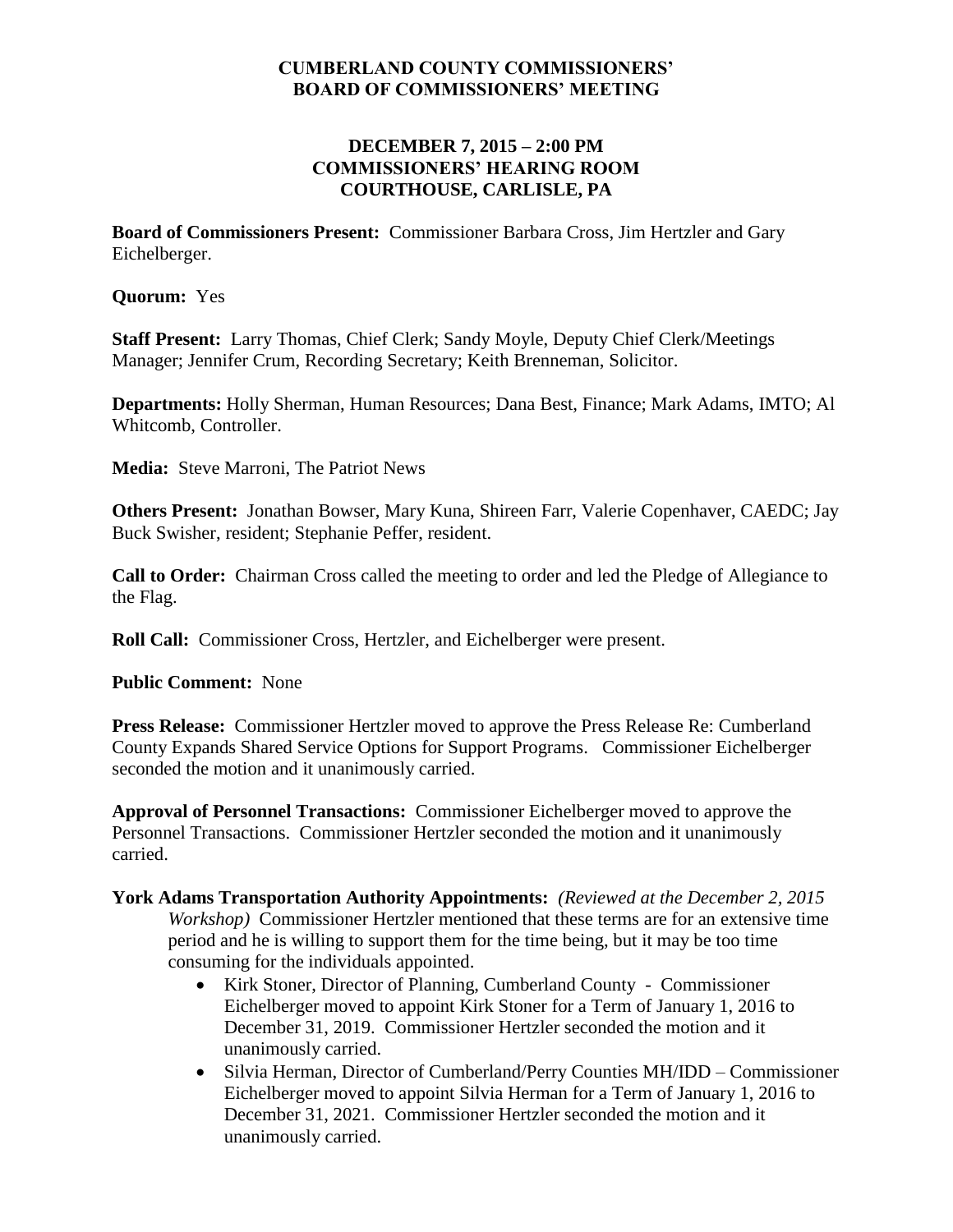#### **Approval of 2016 Budget**: — *(Reviewed at the December 2, 2015 Workshop)* a. **Resolution 2015-30 Adopting the 2016 Budget** – Commissioner Eichelberger moved to approve Resolution 2015-30. Commissioner Hertzler seconded the motion.

Commissioner Hertzler mentioned that the budget is a balanced budget with a projected Fund Balance of 24 million. The County is financially sound; therefore, there is no need for a tax increase. Moving forward, are we willing to examine the \$2.3 million pay increases from mid-year this year. This is separate from the Pay for Performance that was approved October 26 of this year. The New Year may be an opportunity to consider other measures to maintain and improve services while keeping costs down. There will be a renewed interest in taking another look with more detail with respect to the new starting salaries and pay scales that were implemented July 12 of this year. Some of the higher salaries that were established are well above what the market actually demands and will over time only work to threaten fair treatment of our entire counties workforce, force reduction of services, or create a tax increase. For now, this is a stable budget in the sense that those expenses are in rough equilibrium.

Commissioner Eichelberger stated that no one has ever said that the compensation reform system isn't without any flaws or that there isn't any need to look at it again. It has never been ruled out that we shouldn't look at the Gallagher system to assure the accuracy of these numbers. For the second year in a row, we haven't had a tax increase. We are looking at a budget next year that if there aren't any unexpected emergencies there shouldn't be any tax increase as well. I hope the future Board revisits the goals that were stated by the Board of Commissioners during my first year which was to work toward a budget with no tax increase for a minimum of three years and any tax increase thereafter should be single digits. That is a very doable goal that would serve our taxpayers well and also constrain the growth of Cumberland County government. I think that we have vetted this adequately enough to know that what has been proposed and approved is a reinvestment of savings this county has found over the last two years and although upgrading the compensations does approve raises for some, it is not driving any major budgetary changes for us, and no tax increases. There has to be vigilance going forward. We have a very good budget that addresses a lot of the needs, and there has been a lot of progress the last two years toward implementing institutionalized restraints on the growth of County government and County spending. I hope that we are not going to see a repeat of last year where a week after the first no tax increase budget the County had seen in a long time a proposal was brought forward from a Commissioner that was approximately \$1 million in new spending that would have been paid out of future savings and accounting reserves that help us meet our goal; however that did not pass. There is a lot of financial responsibility going forward and we need to continue with future savings for our citizens. The motion carried.

b. **Ordinance 2015-5 Setting the Tax Millage Rate** - *(Reviewed at the December 2, 2015 Workshop)* Commissioner Cross moved to approve Ordinance 2015-5. Commissioner Hertzler seconded the motion and it unanimously carried. **Roll Call Vote:** Commissioner Cross - yes; Commissioner Hertzler - yes; Commissioner Eichelberger - yes.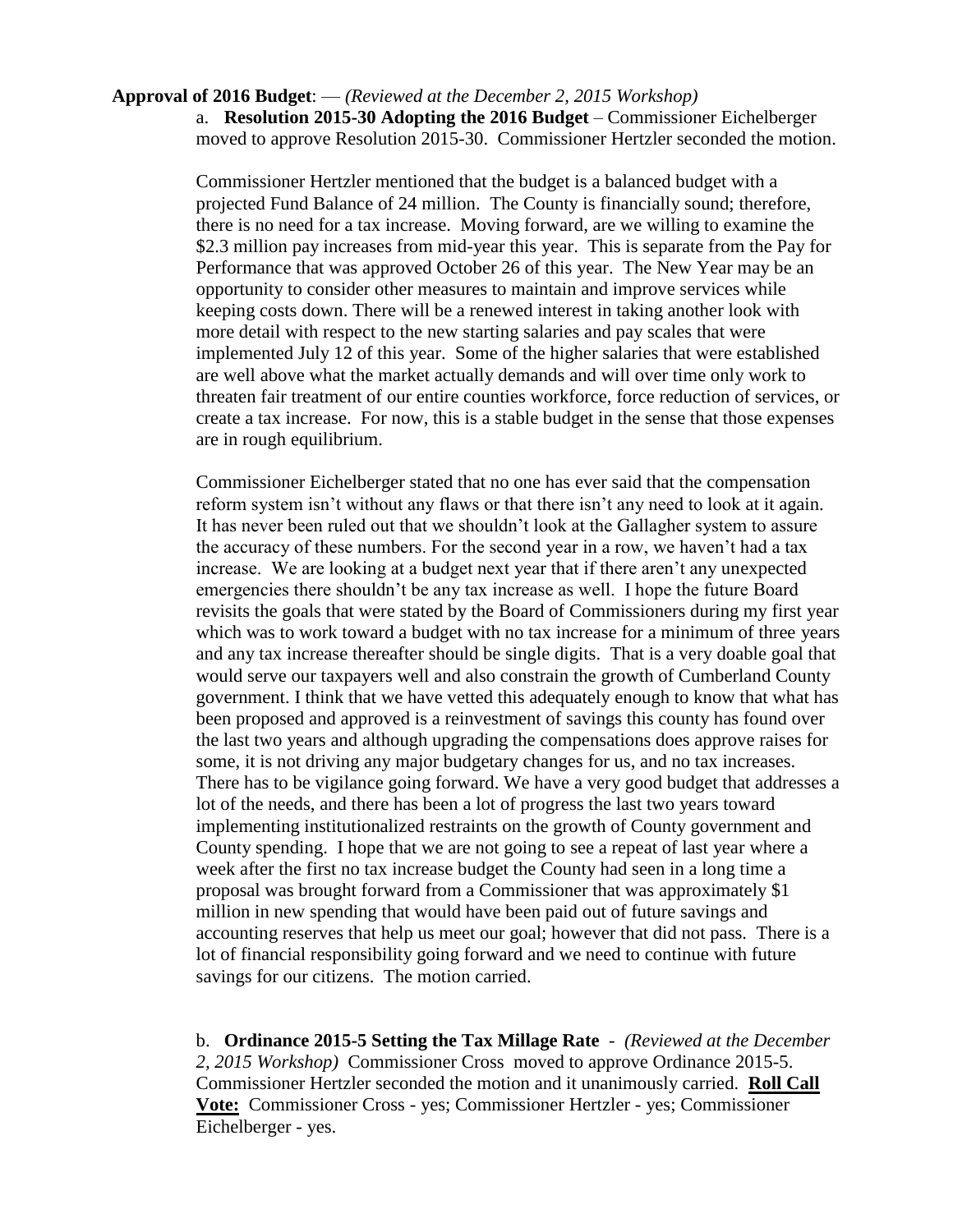**Approval of Letters of Support** — Carlisle Borough's PennDOT Multimodal Grants *(Reviewed at the December 2, 2015 Workshop)*

- Request for Letter of Support for the "B Street Project" Commissioner Eichelberger moved to approve support for the B Street Project. Commissioner Hertzler seconded the motion and it unanimously carried.
- Request for Letter of Support for the "US 11 and Carlisle Springs Road" Intersection Improvement Project" – Commissioner Eichelberger moved to approve support of US 11 and Carlisle Springs Road Project. Commissioner Hertzler seconded the motion and it unanimously carried.

**Approval of Contracts/Grants**: — Commissioner Hertzler moved to approve the following Contracts and Grants (*reviewed at the December 2, 2015 Workshop)*. Commissioner Eichelberger seconded the motion and it unanimously carried.

- a. **Court Appointed Special Advocates (CASA)** 
	- Shippensburg University Letter of Agreement That Adelaide Mooney will work as an Intern at Cumberland County CASA Program from — (January 19, 2016 and concluding April 29, 2016) — No Cost to the County
- b. **Aging & Community Services Grant Application**
	- Senior Farmers' Market Nutrition Program Grant— (Continuation) to Provide Funds to Eligible Senior Citizens of the Commonwealth to Purchase Fresh Fruits and Vegetables from PA Farmers — Grant Amount \$1,000.00/Per Year — Term 4 Years (May 1, 2015 – December 31, 2019)
- c. **Claremont Nursing and Rehab Center Agreements**
	- Department of Veterans Affairs (Addendum) Correct the Dates on the Previously Signed Contract to 9/1/15 — 8/31/16
	- River Health Accountable Care Organization (New) Memorandum of Understanding for Collaboration with Pinnacle or Programs to get Positive Outcomes for their Patients at CNRC — (Termination: December 31, 2016)
	- Business Associates Agreement River Health Accountable Care **Organization**
- d. **Conservation District Grant:**
	- Submission of Grant Application to the Pennsylvania Association of Conservation Districts (PACD) — Amount \$1,500.00 — Date Due 4/1/2015.

# e. **District Attorney/Victim Witness Grant**

- Rights and Services Act (RASA) Grant 2015/2016 Modification Request **District Attorney/Forensic Lab**
	- Thermo Electron North America LLC Lab Equipment Maintenance Terms: January 10, 2016 to January 9, 2017 — Lifetime Maximum Amount — \$3,247.00
- f. **Drug & Alcohol Agreement**
	- Cumberland-Perry Drug and Alcohol Revalidation
- g. **MH/IDD Agreement**
	- Medical Assistance Revalidation for IDD/Early Intervention

**HealthChoices Agreement:** Commissioner Eichelberger moved to approve the HealthChoices Agreement for Cumberland County — Revalidation for Capitation for HealthChoices (*reviewed at the December 2, 2015 Workshop*). Commissioner Hertzler seconded the motion and it unanimously carried.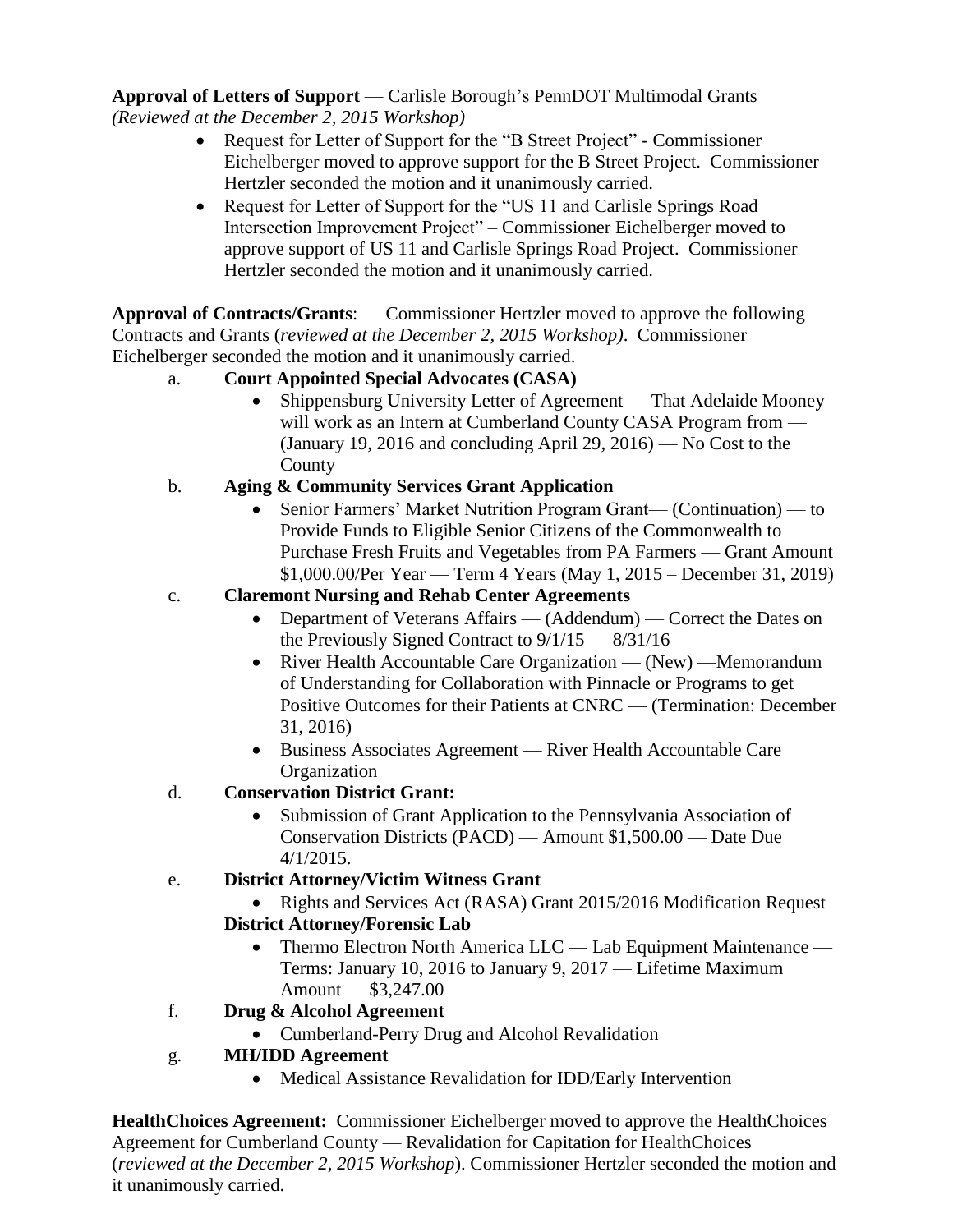**Resolution 2015-31:** Commissioner Eichelberger moved to approve the Resolution 2015-31 Re: PennDOT Multimodal Grant Application — Funding for Sample Bridge in Silver Springs Township (*reviewed at the December 2, 2015 Workshop*)*.* Commissioner Hertzler seconded the motion and it unanimously carried.

**Resolution 2015-32:** Commissioner Hertzler moved to approve with the adjustment to the Economic Development Plan Chapter 6, Page 11. Commissioner Eichelberger seconded the Motion and it unanimously carried. Commissioner Eichelberger moved to approve the Resolution 2015-32 Re: Approving and Adopting Amendments to the Cumberland County Comprehensive Plan (*reviewed at the December 2, 2015 Workshop*). Commissioner Hertzler seconded the motion and it unanimously carried.

**Approval of Connector Road Project:** Commissioner Eichelberger moved to approve the Connector Road Project - South Middleton Township Indemnification Agreement and Cooperation Agreement (*reviewed at the December 2, 2015 Workshop*)*.* Commissioner Hertzler seconded the motion and it unanimously carried.

### **Approval of Bid Awards:** — (*Reviewed at the December 2, 2015 Workshop)*

- Commissioner Hertzler moved to approve Awarding the Contract to **Coldsmith's Lawn Care** for Grass Mowing and Trimming for the following Cumberland County Properties:
	- *Allen Road — Amount of \$9,720.00*
	- *Ritner Building — Amount of \$8,280.00*

Commissioner Eichelberger seconded the motion and it unanimously carried. Commissioner Eichelberger asked to see information on County ground that has been converted to gardening areas vs. grass. Commissioner Cross abstained.

- Commissioner Hertzler moved to approve Awarding the Contract to **Myers Landscaping** for Grass Mowing and Trimming for the following Cumberland County Properties:
	- *Fire Training Grounds — Amount of \$6,120.00*
	- *Aging — Amount of \$5,400.00*

Commissioner Eichelberger seconded the motion and it unanimously carried.

- Commissioner Eichelberger moved to approve Awarding the Contract to **R & R Mike Rossow** for Grass Mowing and Trimming for the following Cumberland County Properties:
	- *Prison — Amount of \$12,600.00*
	- *911 — Amount of \$11,880.00*

Commissioner Hertzler seconded the motion and it unanimously carried.

• Commissioner Eichelberger moved to approve Awarding the Contract to **Best Wash, Inc.** for Grass Mowing and Trimming for the following Cumberland County Properties:

*CNRC — Amount of \$13,320.00*

Commissioner Hertzler seconded the motion and it unanimously carried.

**Local Emergency Planning Committee Appointments:** Commissioner Hertzler moved to approve the Recommendations for Reappointments for John Gleim, John Hall and Bob Shively to the Cumberland County Local Emergency Planning Committee (r*eviewed at the December 2, 2015 Workshop).* Commissioner Eichelberger seconded the motion and it unanimously carried. Commissioner Hertzler asked that Letters of Appreciation go to Rick Orner, Dan Riland and William Sweet.